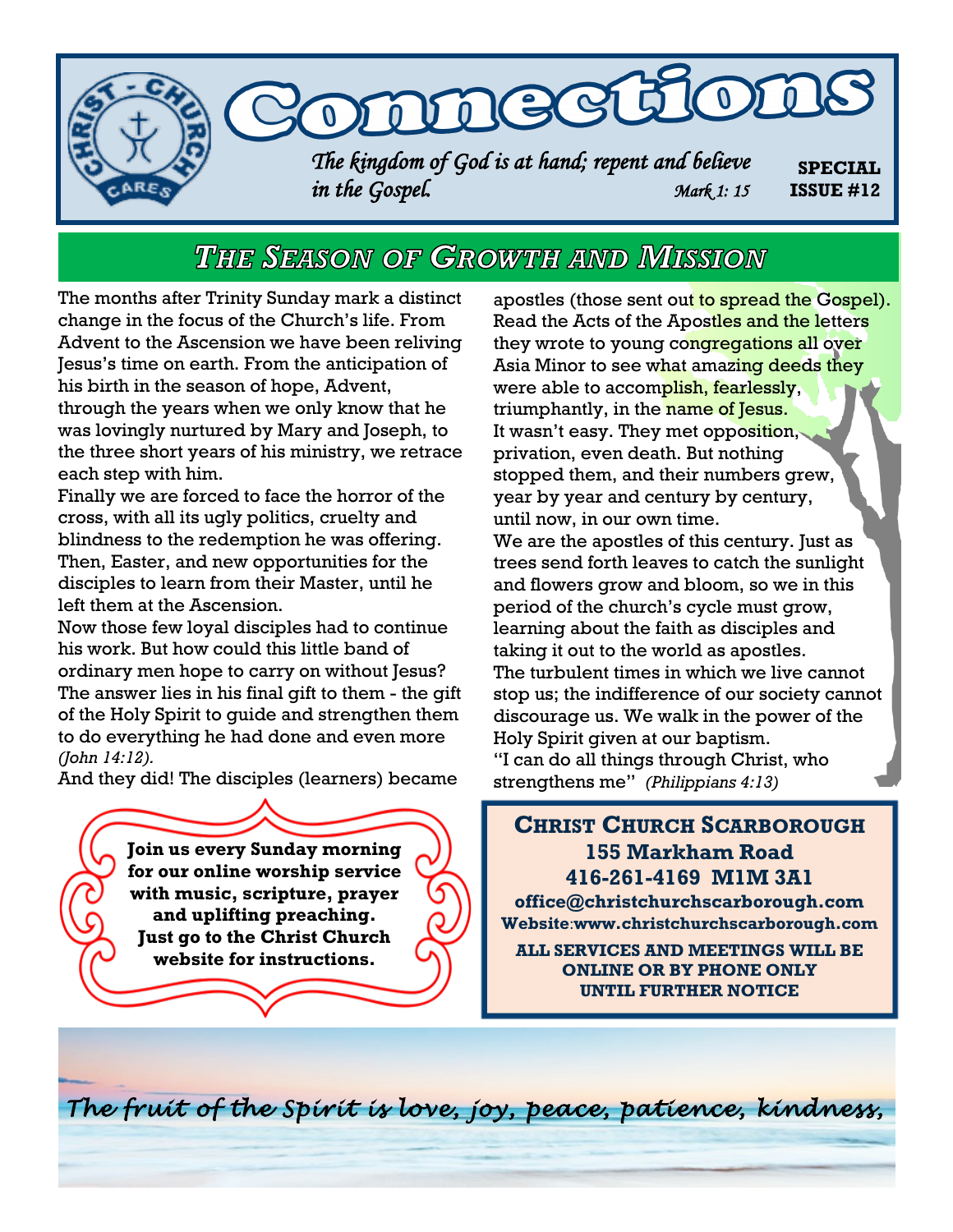**June 19, 325** The Council of Nicea closes. By the end of this first ecumenical council, called by Pope Sylvester 1 and Roman emperor Constantine, the 300 assembled bishops had formulated the Nicene Creed and established the method for calculating the date of Easter.



**June 13, 1793** English pioneer William Carey sets sail for India. Within five years he translates almost the entire Bible into Bengali. Today Carey is known

as "the father of modern missions".

**June 16, 1833** Anglican churchman John Newman writes the words to the hymn "Lead Kindly Light" while travelling by ship from Italy to France.

**June 14, 1837** William Dix is born. He is known as the composer of two beloved Christmas hymns, "What Child is This?" and "As with Gladness Men of Old".

**June 10, 1925** Canada's largest Protestant



denomination, the United Church of Canada, is officially formed from the union of the Methodist Church, the Congregational Union of Canada, the Council of Local Union Churches and about two-thirds of the Presbyterian Church. *(Some decades later, attempts were made to find common ground with the* 

*Anglican Church of Canada, but differing styles of governance resulted in the failure of this goal.)*

**June 14, 1966** Pope Paul V1 abolishes the Vatican's *Index of Prohibited Books*, first issued by the Inquisition under Pope Paul 1V in 1557. This *Index* was a list of books that Roman Catholics were forbidden to read or even possess.



*Scripture readings* 

**June 14** Exodus 19: 2 to 8a Psalm 116: 1, 2 and 12 to 19 Romans 5: 1 to 8 Matthew 9: 35 to 10: 8

**June 21 (Father's Day)** Genesis 21: 8 to 21 Psalm 86: 1 to 10 and 16, 17 Romans 6: 1b to 11 Matthew 10: 24 to 39

*Please note that Pastor Pam's day off is now Fridays. Feel free to connect with her any day but Friday.* 

## *Please pray for these members of our faith community and their families*

| <b>Anne S</b>                 | <b>Hector B</b>             |
|-------------------------------|-----------------------------|
| <b>Annet K</b>                | <b>James Y</b>              |
| <b>Beverly B</b>              | <b>Jenille L</b>            |
| <b>Christina &amp; Joshua</b> | <b>Joan N</b>               |
| <b>Corinne P</b>              | <b>Ken K</b>                |
| Deb A                         | <b>Margo P</b>              |
| <b>Ebun D</b>                 | <b>Philip I</b>             |
| Euphrasia                     | <b>Sherri-Ann &amp; Ron</b> |
| Felicia, Lucia, Sam           | <b>Viggy M</b>              |
| <b>Florence S</b>             | <b>William I</b>            |

 *and for all those affected by COVID-19* 

*generosity, faithfulness, gentleness and self -control Gal. 5: 22*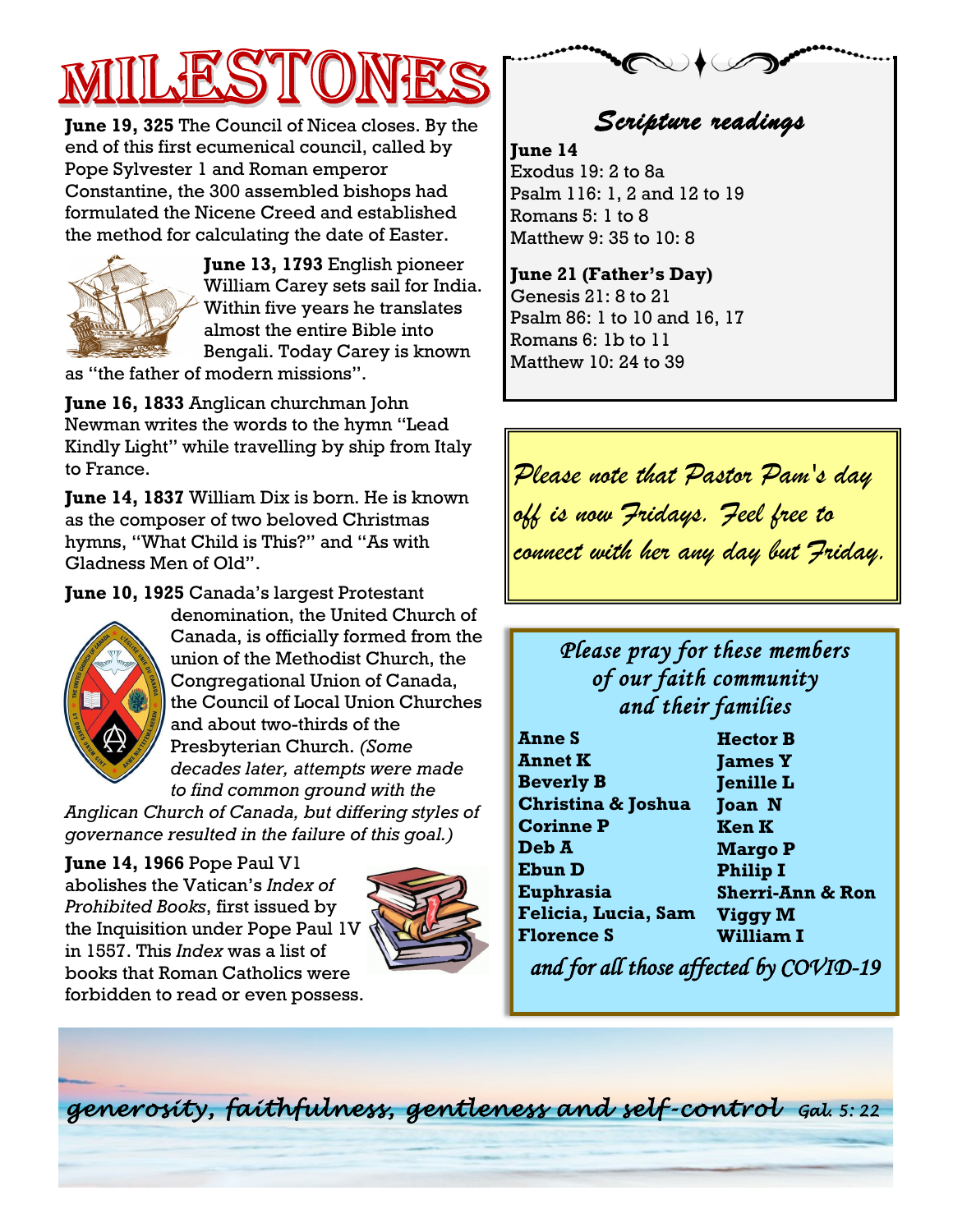### The Bible speaks

# How does a Christian respond to the sin of racism?

**And what does the Lord require of you but to do justice, and to love kindness, and to walk humbly with your God?** *Micah 6: 8*

**But the Lord of hosts is exalted in justice, and the Holy God shows himself in righteousness.** *Isaiah 5: 16*

**He who despises his neighbour is a sinner.** *Proverbs 14: 21*

**There is neither Jew nor Greek, there is neither slave nor free, there is neither male nor female; you are all one in Christ Jesus.** *Galatians 3: 28*

and other voices ...

**'When did we see you hungry or thirsty or a stranger or naked or sick or in prison, and did not minister to you?' Then he will answer them, 'Truly, I say to you, as you did it not to one of the least of these, you did it not to me.'** *Matthew 25: 40*

**Justice, and only justice, you shall follow, that you may live and inherit the land which the Lord your God gives you.** *Deuteronomy 16: 20*

**So you, by the help of your God, return, hold fast to love and justice, and wait continually for your God.** *Hosea 12: 6* **Let justice roll down like waters, and righteousness like an ever-flowing stream.** *Amos 5: 24*

**Behold my servant whom I have chosen, my beloved with whom my soul is well pleased. I will put my Spirit upon him, and he shall proclaim justice to the Gentiles.** *Matthew 12: 18*

**A new commandment I give to you, that you love one another; even as I have loved you, that you also love one another. By this all will know that you are my disciples, if you have love for one another.** *John 13: 34*

**No one is born hating another person because of the colour of his skin, or his background, or his religion. People must learn to hate, and if they can learn to hate, they can be taught to love, for love comes more naturally to the human heart than its opposite.** *Nelson Mandela*

**If you are neutral in situations of injustice, you have chosen the side of the oppressor. If an elephant has its foot on the tail of a mouse and you say that you are neutral, the mouse will not appreciate your neutrality.** *Desmond Tutu* 

**It has been a time marked by protest. Most have been nonviolent. Yet, we all know that this terrible moment exposes once again the racism and discrimination inherent in the attitudes of many, present in institutions and society at all levels, and its grip continues to separate, divide and diminish. This moment reminds us that the long arc of racial reconciliation and healing has a long way to go.** *Bishop Andrew Asbil*

**When I was a little boy during the civil rights struggle, I remember my father, who was involved in the movement in Buffalo, I remember hearing him say, God didn't make my children to be second-class citizens in this country. God didn't make anybody to be a second-class citizen. Of this country, or the human family. I believe it because I believe that's what the Scripture teaches. And that is clearly what Jesus teaches. He says, come unto me all of you. He didn't limit love. The dude, he got it.** *Michael Curry Presiding Bishop, Episcopal Church of the USA*

*The fruit of the Spirit is love, joy, peace, patience, kindness,*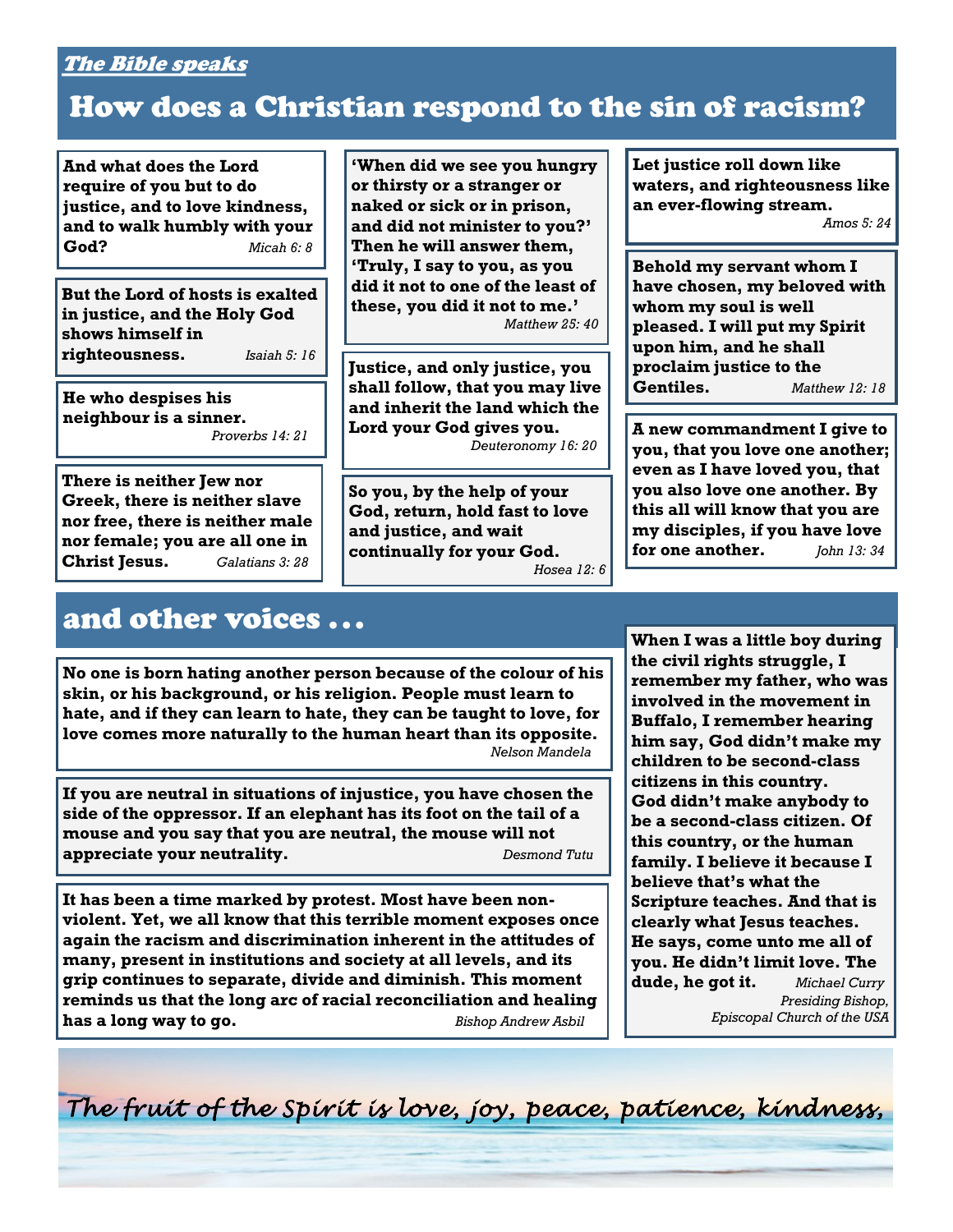## **A MESSAGE FROM PASTOR PAM**

Below you will find information from the Government of Ontario about gathering for worship, as emailed to me by our local Councillor, Paul Ainslie.

We are still under the jurisdiction of the Diocese of Toronto and will await any directive from Bishop Asbil.

The most recent communication from him stated that, in keeping with the decision of the Anglican Ecclesiastical province of Ontario, we will not be opening until September.

As you might receive questions about reopening, given the statement from Premier Ford, I wanted you to know that **we do not plan to open the church on Sunday** and will await the diocese for any change in our opening date. September opening still stands, unless we hear otherwise.

### **FROM THE GOVERNMENT OF ONTARIO**

Effective Friday, June 12, 2020 at 12:01 a.m., the province will increase the limit on social gatherings from five to 10 people across the province, including Toronto, regardless of whether a region has moved to Stage 2.

Additionally, all places of worship in Ontario will also be permitted to open with physical distancing in place and attendance limited to no more than 30 per cent of the building capacity to ensure the safety of worshippers.





# **Deacon's Cupboard Outreach to the Community**

We are seeing more customers every week, so in order to ensure physical distancing and avoid last-minute crowding the Corporation has recommended remaining open until 11.00 instead of 10.30. Our sparkling new sign will be updated this week.

Of course, more customers means we need more food for them, so your contributions remain important to us. Right now we need breakfast cereal, all kinds of canned food, pasta and sauce, plus the ubiquitous Kraft Dinner.

We can also accept small quantities of fresh fruit and vegetables which can be distributed right away.

Our community needs us, so let's be there for them!

> *Thank you from the Deacon's Cupboard teams*

*generosity, faithfulness, gentleness and self -control Gal. 5: 22*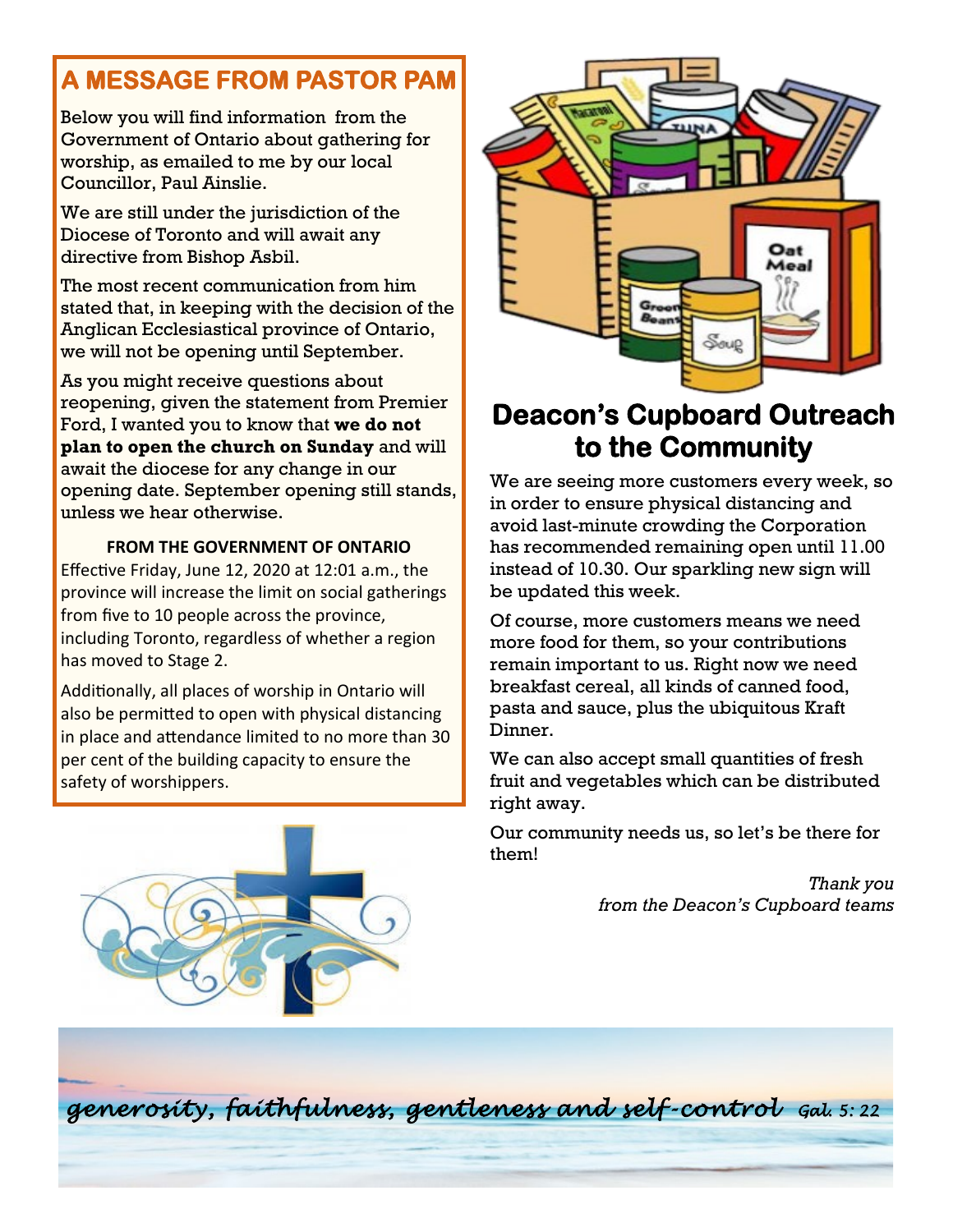**The following contribution was written by Philip Isaacson, a parishioner who, in better times, attends the 8:30 am worship service at Christ Church.**

### **DISCRIMINATION**

Like any other discrimination, racism too fits into the category of injustice/unfairness. Discrimination is a learned negative trait. So the main question is where was one first exposed to such behavior: the answer would be, in homes and growing up societies or in places of learning. These are the very places where one also learns and develops positive traits like: consideration, friendship, helpfulness, politeness, respect, tolerance and other good human qualities.

So, if one learned these good qualities, how come there was exposure to discrimination and thereby racism? Come to think of it, it was not only racism but other discriminatory ideas too, such as casteism, classism, "religiousism" and other "isms" which allowed one set of people to assume a form of false "superiority". In recent times even "ageism" has surfaced. A lot of these ideas were instilled very slowly and in a subtle manner.

These negative ideas were imparted as if they were for the good of society (at that time) and It was all so subtle, and the language used was soft and sweet almost like " a bitter dose with honey syrup" which was probably ingested by the hearer without realizing its slow but sure poisoning of the mind. This "poison" slowly but surely as time went by was embedded into culture and even religion for generations and became a part of "growing up" and life.

Obviously, such negative ideas created little groups, big groups, peer groups, societal groups, religious groups and all sorts of "self-righteous" groupings and blocs and eventually led to partial or complete segregation at all levels and stages. Finally, this accepted norm resulted in all sorts of injustice and unfairness as whichever "so called superior" group was in power, mistreated other groups to the extent that even legislative powers were enacted to ensure and enforce unjust and unfair laws, rules and regulations to initiate and perpetuate inequality which in turn gave way gross marginalization of minorities, degradation, slavery, commercial trading of humans and to cruelty, violence and death.

Even today, June 2020, these unjust practices continue blatantly not only in oligarchic, plutocratic, theocratic or authoritarian societies, but even in so called "democratic societies".

As this non-stop "pandemic of injustice" continues many good people are protesting against these horrors with the hope that somehow these systemic injustices will be reversed. Many methods have been tried and some have succeeded to a certain extent, but, alas, as our current world situation shows, the injustices continue. Most attempts have been to remove the false teachings and this is good, but, when such false teachings are removed shouldn't we replace such teachings with correct teachings continuously?

So, isn't it high time that we look to Scriptural Teachings to correct this awful situation? Let's look at Matthew 12: Verses 43-45. Yes, we do all we can to remove false teachings, but, at the same time shouldn't we continuously replace the false teachings with good honest wholesome scriptural teachings such as *Justice, Truth, Humility, Patience, Tolerance, Sisterhood, Brotherhood, Generosity, etc.* 

The scriptures not only teach good wholesome qualities but even give us the best methodology as to how to go about teaching, implanting and proving that each quality in the scriptures is for the good of the individual, the family, the community, society and the stewardship of the environment. The methodology even gives us direction on how to achieve good results: reading and meditating on the scriptures individually, group study, worship service (Hebrews 10:25) and of if these are followed the results would be fantastic. It has to be consistent and continuous to ensure the good results are maintained for life and avoid any backsliding or reverting to the "same old".